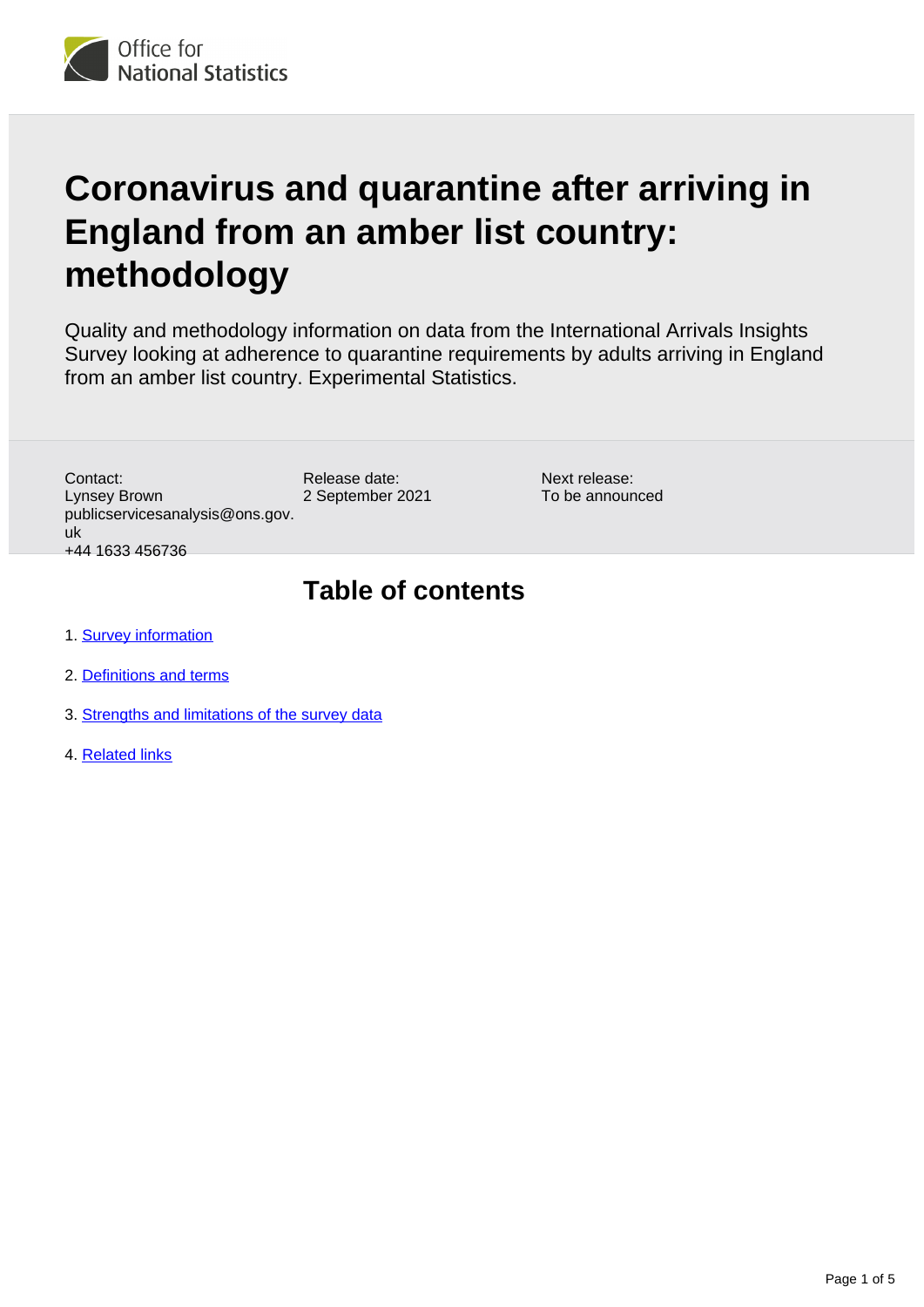## <span id="page-1-0"></span>**1 . Survey information**

The International Arrivals Insights Survey was compiled in response to policy questions on the behaviour of individuals who have arrived in England from an *[amber list country or territory](https://www.gov.uk/guidance/red-amber-and-green-list-rules-for-entering-england#amber-list)*. The survey measures:

- the level of understanding and adherence to quarantine requirements
- adherence to testing requirements
- attitudes to quarantine and coronavirus (COVID-19) risk
- prevalence of behaviour that poses a risk of transmitting COVID-19

The survey is produced, run and analysed in a collaboration between the Department for Health and Social Care (DHSC) and the Office for National Statistics (ONS).

This survey was specifically designed to obtain information on people who have arrived from an amber list country or territory, are not exempt from quarantine requirements, and report that they are isolating at an address in England.

Respondents (adults aged 18 years and over) are randomly sampled using information from the [passenger](https://www.gov.uk/provide-journey-contact-details-before-travel-uk)  [locator form \(PLF\)](https://www.gov.uk/provide-journey-contact-details-before-travel-uk), provided to the ONS by the DHSC. A PLF must be completed by everyone arriving in the UK from international travel, up to 48 hours beforehand. The sample is stratified to be representative of the age, sex and regional distribution of the population arriving in England from amber list countries or territories. Both UK and non-UK residents are included.

The survey is conducted via telephone, and all responses are self-reported. To minimise recall bias, respondents are interviewed between 10 and 14 days after arriving in England. Unless they tested positive for COVID-19, the majority of respondents have reached the end of their quarantine period at the time of interview.

ONS experts were consulted on questionnaire design. The questions asked in this survey can be found in the [Coronavirus COVID-19 Question Bank \(XLS, 226KB\).](https://gss.civilservice.gov.uk/wp-content/uploads/2021/06/Coronavirus_COVID19_Question_Bank.xlsx)

### **Estimates and margins for error**

Percentages in these releases are weighted to account for age, sex and regional bias in response rates.

As with all surveys, the estimates have an associated margin of error. Significance testing and confidence intervals have been used to test for differences. Where a difference is [statistically significant,](https://www.ons.gov.uk/methodology/methodologytopicsandstatisticalconcepts/uncertaintyandhowwemeasureit#statistical-significance) we can be more confident that it really exists.

The statistics contained in this release are [Experimental Statistics](https://www.ons.gov.uk/methodology/methodologytopicsandstatisticalconcepts/guidetoexperimentalstatistics).

#### **Pilot survey**

A pilot survey was conducted between 24 and 29 May 2021 with respondents who arrived in England on 14 May and 17 May 2021. [The policy allowing international travel to restart](https://www.gov.uk/government/speeches/traffic-light-system-safe-return-to-international-travel), governed by a new traffic light system, was implemented on 17 May 2021.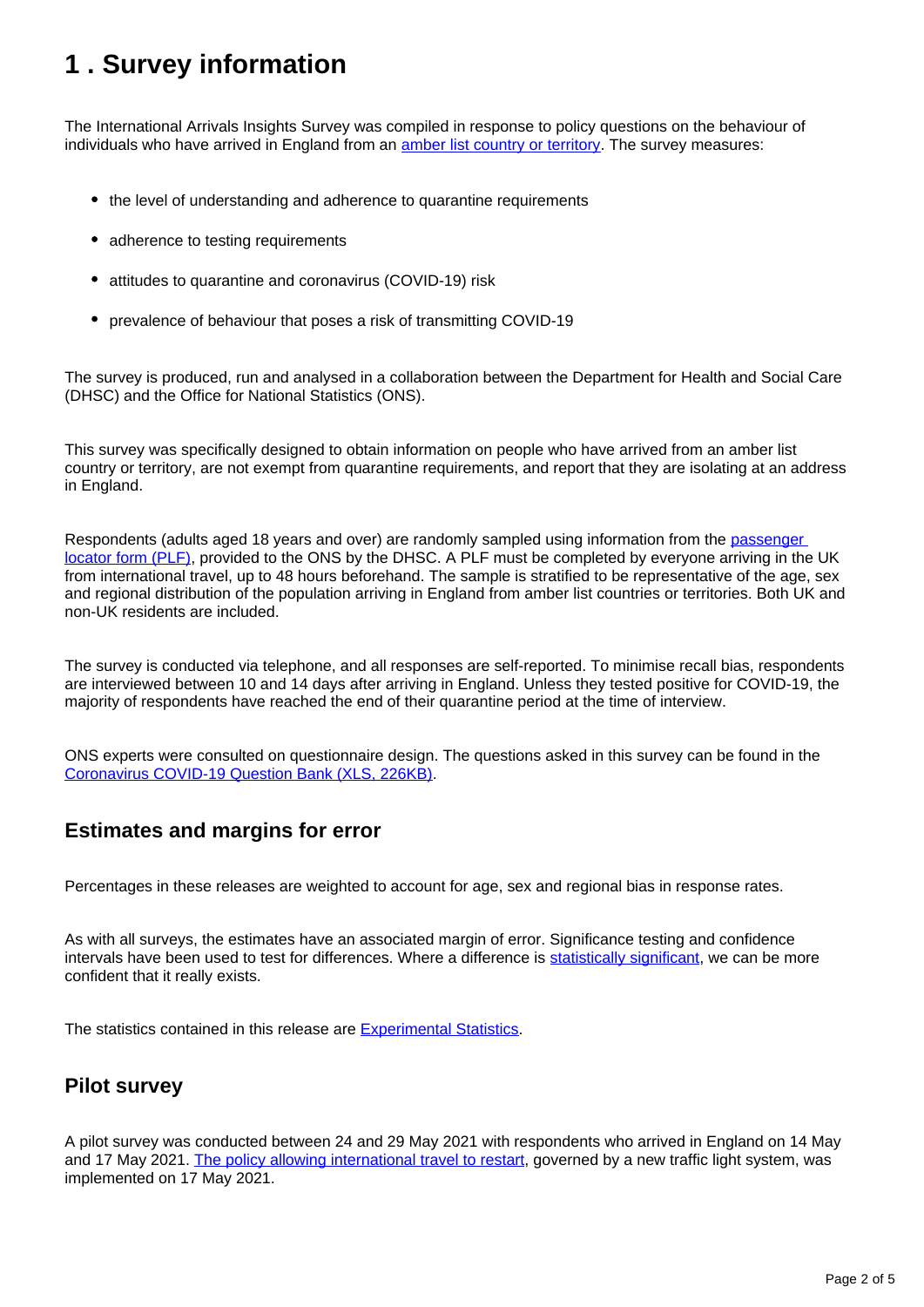The pilot survey included repeated questions about the behaviour of respondents at different time points during quarantine, routed according to whether they took the required day two and day eight COVID-19 tests. The survey achieved 747 responses and the median interview time was 20.1 minutes.

In the second survey (14 to 19 June 2021), repeated questions were removed and respondents were asked instead about their behaviours across the whole quarantine period. This helped to simplify the questionnaire and shortened the median interview time to 17.6 minutes. This survey achieved 944 responses.

During the pilot survey, there were some difficulties in connecting to international telephone numbers, which had been sourced from the PLF. For the surveys that followed, the numbers were cleaned where possible using international telephone number convention information.

## <span id="page-2-0"></span>**2 . Definitions and terms**

### **Adherence to quarantine requirements**

Respondents are deemed to be fully adherent to quarantine requirements if they report that they:

- did not leave their accommodation for the full quarantine period, except to get or return a coronavirus (COVID-19) test, or to go for emergency medical treatment or hospital attendance
- did not receive any visitors, except for visitors supporting their personal care

Prior to the third International Arrivals Insights Survey (12 to 17 July 2021), respondents were not able to state "emergency medical treatment or hospital attendance" as a reason for leaving their accommodation and may have been miscategorised as non-adherent if leaving only for this reason, despite this reason being permitted. In the first two surveys (conducted 24 to 29 May 2021 and 14 to 19 June 2021), the only permitted reason respondents could report for leaving their accommodation was "to get or return a test for coronavirus (COVID-19)".

The addition of the "emergency medical treatment or hospital attendance" response option had no statistically [significant](https://www.ons.gov.uk/methodology/methodologytopicsandstatisticalconcepts/uncertaintyandhowwemeasureit#statistical-significance) impact on estimates of adherence to quarantine requirements in the third survey (12 to 17 July 2021).

Individuals who left their accommodation or had visitors for other reasons may have been adherent with the guidance if they did so because of exceptional circumstances. While we have made improvements to reduce misclassification of non-adherence, some may still occur. This means a small number of individuals may be miscategorised as non-adherent.

### **Amber list countries and territories**

Countries are rated as [red, amber or green for coronavirus \(COVID-19\)](https://www.gov.uk/guidance/red-amber-and-green-list-rules-for-entering-england) and this determines the rules that must be followed when entering England. The risk posed by individual countries and territories is continuously monitored, and the red, amber and green lists are reviewed every three weeks. Countries and territories can be moved between lists if conditions change.

This survey focuses only on people arriving in England from amber list countries and territories. The current list of [amber countries and territories and associated rules](https://www.gov.uk/guidance/red-amber-and-green-list-rules-for-entering-england#amber-list) for those arriving from them can be found on the GOV.UK website.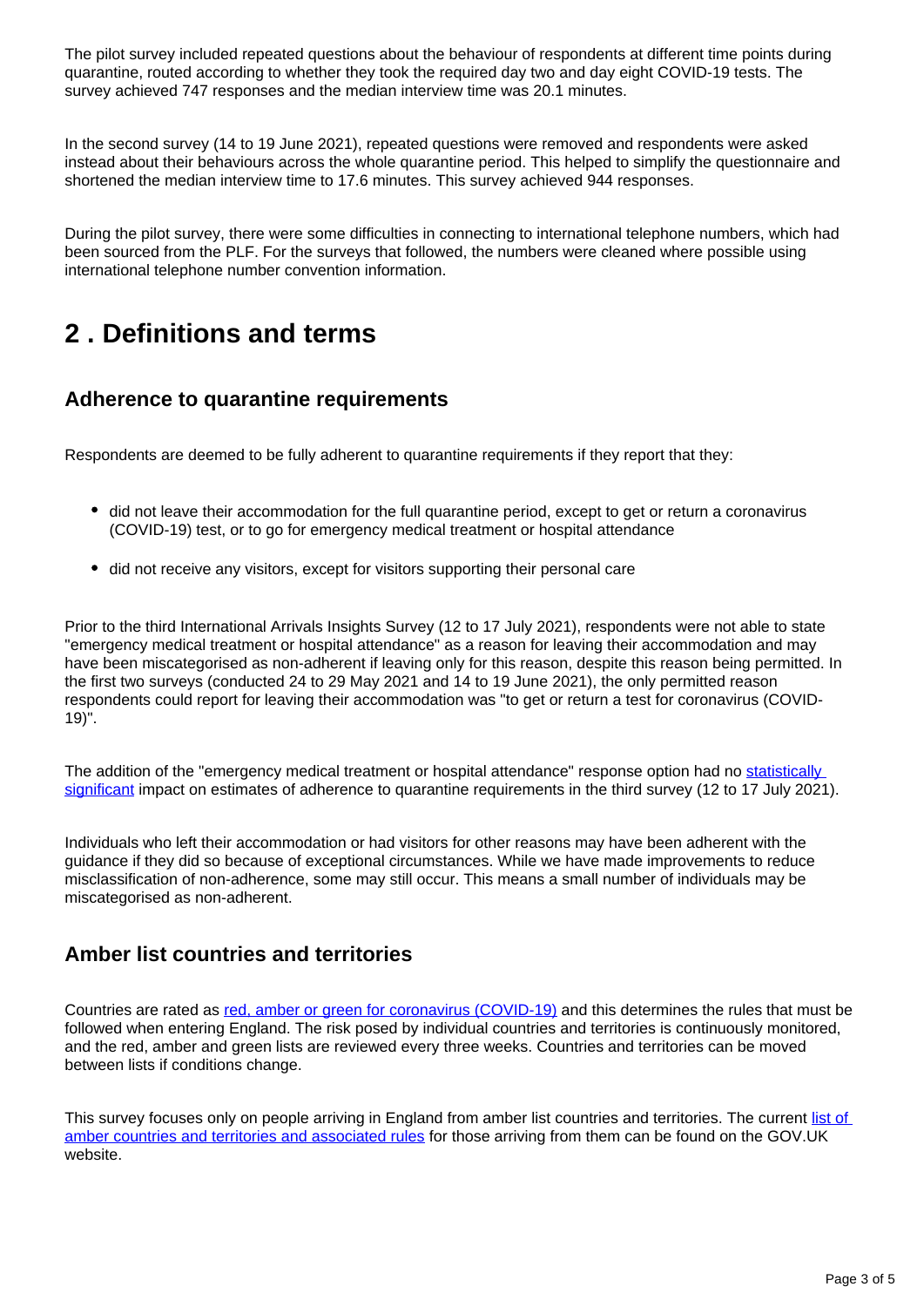### **Contact with non-household members**

Contact with non-household members is defined as either physical contact for any length of time or being within two meters (six feet) of them for at least a few minutes during a trip out of the accommodation. Having visitors to the accommodation is also counted as contact with non-household members if those visitors are not providing personal care.

#### **Quarantine**

Prior to 19 July 2021, government guidance stated that when you arrive in England from an amber-listed country or territory, you must travel directly to the place you are staying and not leave until 10 days have passed. This applied to everyone regardless of vaccination status, unless they had a [job that qualified for travel exemptions](https://www.gov.uk/government/publications/coronavirus-covid-19-travellers-exempt-from-uk-border-rules/coronavirus-covid-19-travellers-exempt-from-uk-border-rules) or they opted into the voluntary [Test to Release scheme](https://www.gov.uk/guidance/coronavirus-covid-19-test-to-release-for-international-travel). The quarantine period was continuous from the day you arrived in England and lasted for the next 10 full consecutive days after the day you arrived up until 11:59pm on day 10. For the purposes of counting days, the day after arrival was considered "day 1". This period was necessary because it can take up to 10 days for COVID-19 symptoms to appear.

The guidance has since been updated and the [latest information on quarantine and testing for those arriving from](https://www.gov.uk/guidance/how-to-quarantine-when-you-arrive-in-england)  [amber list countries](https://www.gov.uk/guidance/how-to-quarantine-when-you-arrive-in-england) can be found on the GOV.UK website.

### **Test to Release**

There is an option for individuals to opt into a voluntary [Test to Release scheme.](https://www.gov.uk/guidance/coronavirus-covid-19-test-to-release-for-international-travel) Under this, individuals can choose to pay for a private COVID-19 test, which can be taken after they have been in England for at least five full days. If the result is negative, quarantine can be ended (though it is still mandatory to take the day eight test).

### **Understanding quarantine requirements**

Respondents are asked if they believe that specified activities are permitted or not during quarantine (from a list of reasons for leaving accommodation). Respondents are deemed to have fully understood quarantine requirements if they correctly report that the activities are not permitted, apart from going out to get or return a COVID-19 test, or to go for emergency medical treatment or hospital attendance.

To improve the accuracy of these estimates, reasons presented to respondents were updated in the third survey (12 to 17 July 2021) to better reflect common reasons for leaving accommodation that respondents had reported in the previous two surveys. One reason was therefore added ("for other essential household responsibilities, for example, taking children to school, dog walking, or taking someone to hospital") and another was removed ("to help or provide care for a vulnerable person").

In the first two surveys (24 to 29 May 2021 and 14 to 19 June 2021), respondents were also asked how well they understood requirements in place for those arriving in the UK, with response options ranging from very poor to complete understanding. This question has since been removed.

## <span id="page-3-0"></span>**3 . Strengths and limitations of the survey data**

The main strengths of the International Arrivals Insights Survey include: